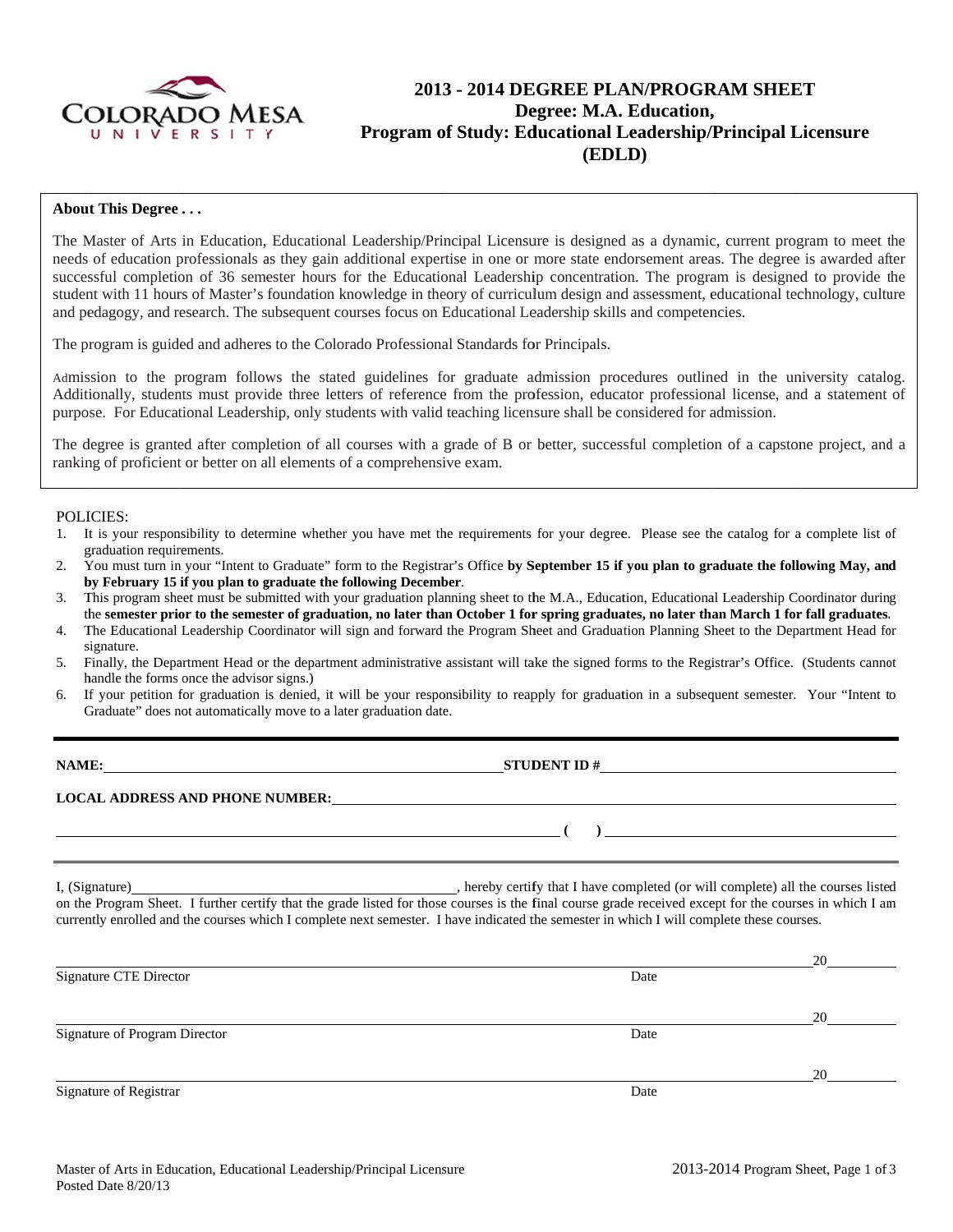- A bachelor's degree from an accredited college is required, prior to beginning the program.
- A fully completed application including official transcripts is required prior to beginning the program.
- 36 Semester Hours are required for the Master of Arts in Education Degree in Educational Leadership.
- No class grade lower than a "B" will be counted toward the degree.
- Applicants must hold a valid Professional Colorado Educator License. It is recommended that students work closely with a faculty advisor when selecting courses and scheduling classes prior to registration.

|                                                                                                                                                                                                                                                                                                                                                                                                                             |                           |                      | <b>Degree Requirements (36 Semester Hours)</b>          |                                                                     |      |                                                                                                                                                                                                                                                                                                                                                                                                                                                                                                                         |                              |                             |                         |                          |             |      |           |
|-----------------------------------------------------------------------------------------------------------------------------------------------------------------------------------------------------------------------------------------------------------------------------------------------------------------------------------------------------------------------------------------------------------------------------|---------------------------|----------------------|---------------------------------------------------------|---------------------------------------------------------------------|------|-------------------------------------------------------------------------------------------------------------------------------------------------------------------------------------------------------------------------------------------------------------------------------------------------------------------------------------------------------------------------------------------------------------------------------------------------------------------------------------------------------------------------|------------------------------|-----------------------------|-------------------------|--------------------------|-------------|------|-----------|
|                                                                                                                                                                                                                                                                                                                                                                                                                             |                           |                      | <b>Required Core Courses (11 semester hours)</b>        |                                                                     |      |                                                                                                                                                                                                                                                                                                                                                                                                                                                                                                                         |                              |                             |                         |                          |             |      |           |
| Course                                                                                                                                                                                                                                                                                                                                                                                                                      | $\underline{\text{No}}$ . |                      | Credit Grade Term                                       |                                                                     | Year | Trns/Subs                                                                                                                                                                                                                                                                                                                                                                                                                                                                                                               | Course                       | <u>No.</u>                  | Credit                  | Grade                    | <b>Term</b> | Year | Trns/Subs |
| <b>EDUC</b>                                                                                                                                                                                                                                                                                                                                                                                                                 | 500                       |                      | $\frac{3}{2}$ $\frac{1}{2}$ $\frac{1}{2}$ $\frac{1}{2}$ |                                                                     |      |                                                                                                                                                                                                                                                                                                                                                                                                                                                                                                                         | <b>EDUC</b>                  | 502                         | $\frac{3}{2}$           | $\frac{1}{2}$            |             |      |           |
| $\mathop{\rm EDUC}\nolimits$                                                                                                                                                                                                                                                                                                                                                                                                | 501                       | $\frac{2}{2}$        |                                                         |                                                                     |      |                                                                                                                                                                                                                                                                                                                                                                                                                                                                                                                         | $\mathop{\rm EDUC}\nolimits$ | 503                         | $\frac{3}{2}$           |                          |             |      |           |
|                                                                                                                                                                                                                                                                                                                                                                                                                             |                           |                      | of their requirements for the Internship.               |                                                                     |      | <b>Capstone:</b> The Master of Arts in Education requires the successful completion of the capstone competency. The capstone<br>culminates in a professional presentation representing enduring understanding illustrating a synthesis of learning. This<br>presentation must represent sufficient rigor to garner final approval from Colorado Mesa University to grant the Master of<br>Arts degree in Education. Educational Leadership students will do their oral presentation in their school or district as part |                              |                             |                         |                          |             |      |           |
|                                                                                                                                                                                                                                                                                                                                                                                                                             |                           |                      |                                                         |                                                                     |      |                                                                                                                                                                                                                                                                                                                                                                                                                                                                                                                         |                              |                             |                         |                          |             |      |           |
|                                                                                                                                                                                                                                                                                                                                                                                                                             |                           |                      |                                                         |                                                                     |      |                                                                                                                                                                                                                                                                                                                                                                                                                                                                                                                         |                              |                             |                         |                          |             |      |           |
|                                                                                                                                                                                                                                                                                                                                                                                                                             |                           |                      |                                                         |                                                                     |      |                                                                                                                                                                                                                                                                                                                                                                                                                                                                                                                         |                              |                             |                         |                          |             |      |           |
| <b>Comprehensive Exam:</b> Educational leadership students are required to achieve proficiency on all elements of a<br>comprehensive exam taken the final semester of the program. The written exam evaluates the critical thinking and<br>problem solving skills of candidates in relation to the Colorado Professional Standards for Principals.<br><b>Educational Leadership/Principal Licensure (25 semester hours)</b> |                           |                      |                                                         |                                                                     |      |                                                                                                                                                                                                                                                                                                                                                                                                                                                                                                                         |                              |                             |                         |                          |             |      |           |
| Course                                                                                                                                                                                                                                                                                                                                                                                                                      | <u>No.</u>                | Credit               | Grade                                                   | Term                                                                | Year | Trns/Subs                                                                                                                                                                                                                                                                                                                                                                                                                                                                                                               | Course                       | $\underline{\mathrm{No}}$ . | Credit                  | Grade                    | Term        | Year | Trns/Subs |
| <b>EDLD</b>                                                                                                                                                                                                                                                                                                                                                                                                                 | 504                       | $\frac{3}{2}$        |                                                         |                                                                     |      |                                                                                                                                                                                                                                                                                                                                                                                                                                                                                                                         | <b>EDLD</b>                  | 531                         | $\perp$                 |                          |             |      |           |
| $\operatorname{EDLD}$                                                                                                                                                                                                                                                                                                                                                                                                       | 505                       | $\frac{2}{\sqrt{2}}$ |                                                         |                                                                     |      |                                                                                                                                                                                                                                                                                                                                                                                                                                                                                                                         | <b>EDLD</b>                  | 535/545A                    | $\perp$                 |                          |             |      |           |
| $\operatorname{EDLD}$                                                                                                                                                                                                                                                                                                                                                                                                       | 515                       | $\frac{3}{2}$        |                                                         |                                                                     |      |                                                                                                                                                                                                                                                                                                                                                                                                                                                                                                                         | <b>EDLD</b>                  | 535/545B                    | $\frac{2}{\frac{2}{3}}$ |                          |             |      |           |
| <b>EDLD</b>                                                                                                                                                                                                                                                                                                                                                                                                                 | $520-A$                   |                      |                                                         | $\frac{1}{2}$ and $\frac{1}{2}$ and $\frac{1}{2}$ and $\frac{1}{2}$ |      |                                                                                                                                                                                                                                                                                                                                                                                                                                                                                                                         | <b>EDLD</b>                  | <u>540</u>                  |                         | $\overline{\phantom{a}}$ |             |      |           |
| <b>EDLD</b>                                                                                                                                                                                                                                                                                                                                                                                                                 | $520-B$                   | $\frac{2}{\sqrt{2}}$ |                                                         |                                                                     |      |                                                                                                                                                                                                                                                                                                                                                                                                                                                                                                                         | <b>EDLD</b>                  | 542                         |                         | $\frac{1}{2}$            |             |      |           |
| <b>EDLD</b>                                                                                                                                                                                                                                                                                                                                                                                                                 | 530                       | $\frac{2}{2}$        |                                                         |                                                                     |      |                                                                                                                                                                                                                                                                                                                                                                                                                                                                                                                         | <b>EDLD</b>                  | 544                         |                         |                          |             |      |           |

## **GRADUATION INFORMATION**

See the "Graduate Programs" section in the Colorado Mesa University catalog for additional graduation information. Students need to earn a B or better in every class at the graduate level.